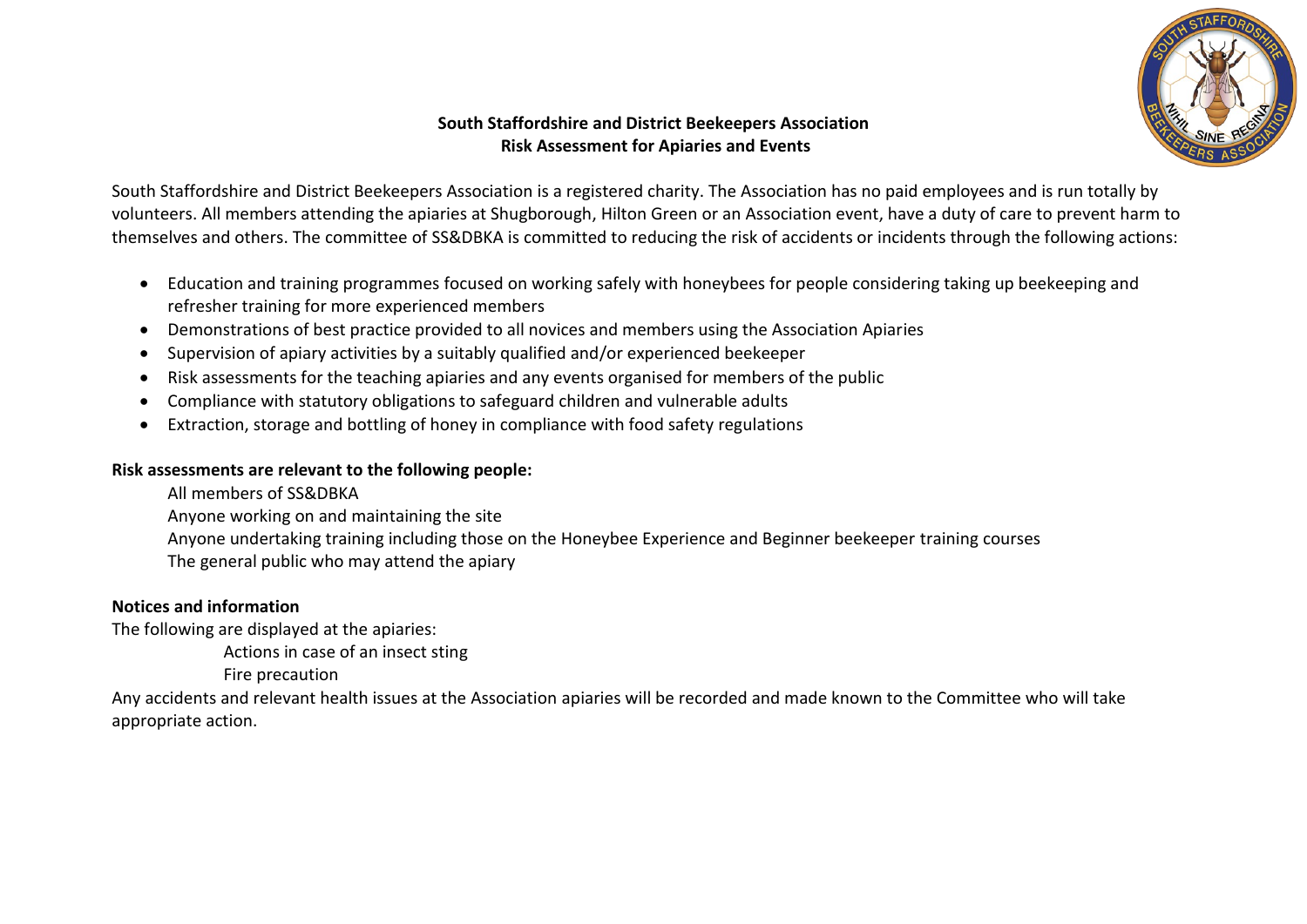#### **Members' personal responsibility**

Members are personally responsible for their own health and safety. It is expected that a member attending where they are working with bees should:

- Always wear the correct PPE (Personal Protective Equipment) such as hat, veil, suit, gloves, and footwear when working in the apiary
- Make sure they maintain them in a good condition and ensure they are completely bee-proof before entering the apiary
- Carry with them any medication for insect stings that have been prescribed to them (including an adrenaline auto-injector) and on arrival inform the organiser exactly where the medication is and who (if anyone) has their permission to administer it.
- Inform the organiser of any other relevant medical condition that might affect them during beekeeping

#### **The risk assessment**

South Staffordshire and District Beekeepers Association will have individual risk assessment for the apiaries at:

- Shugborough (Appendix 1)
- Hilton Green (Appendix 2)

A separate risk assessment should be undertaken for any external event or activity, run by the association, when required.

• Risk Assessment for External Events or activities (Appendix 3)

The completed assessment should be sent to the Association secretary.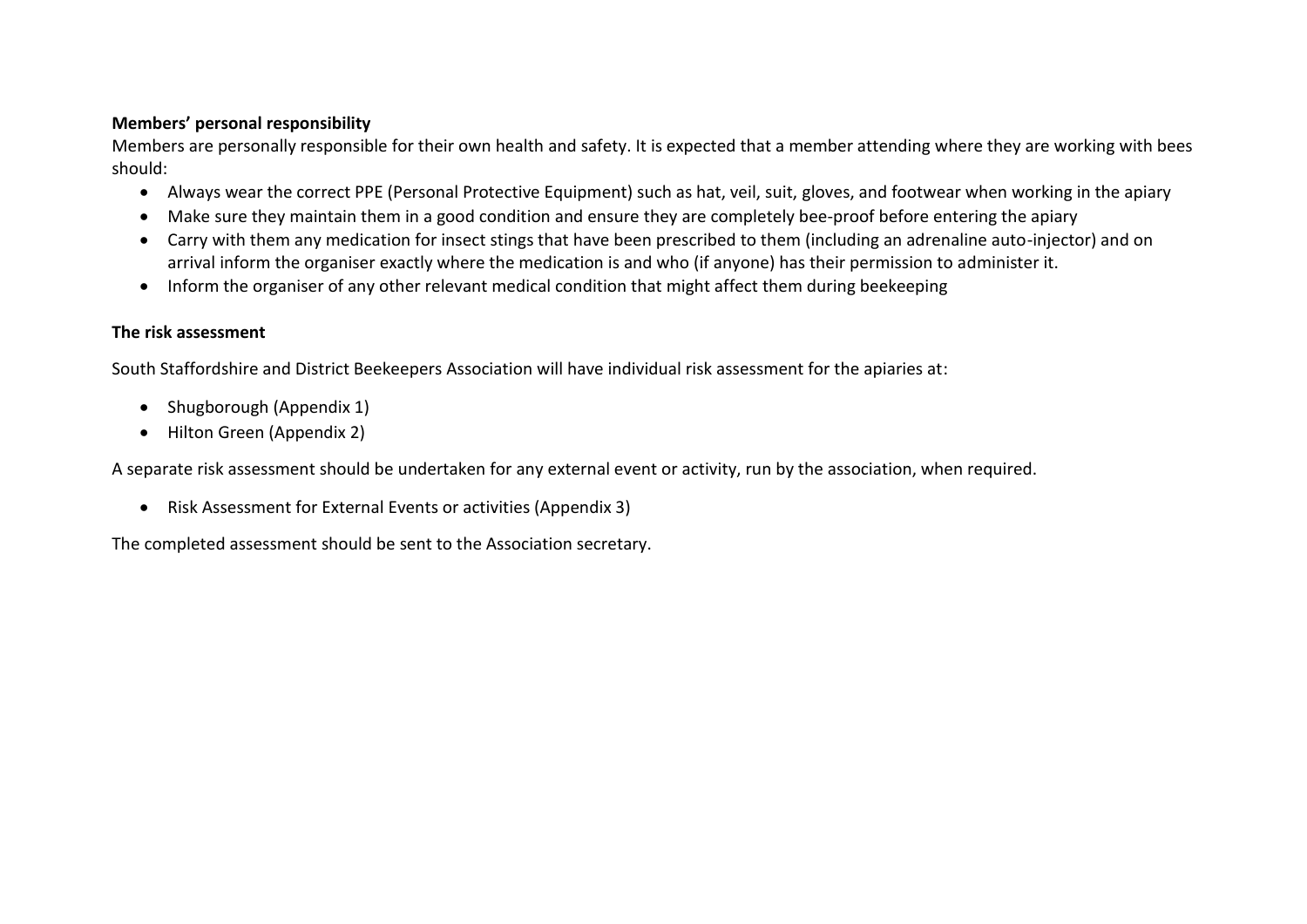#### **Appendix one**



### South Staffordshire and District Beekeepers Association

Risk Assessment for Training Apiary at Shugborough (Version 1) April 2022

Review date: on or before 30th April 2023

**The Apiary Site:** The Kennels, National Trust, Shugborough Estate, Milford, Staffordshire, ST17 0XA

### **Emergency procedures:**

The following information is displayed on the notice board, on the shed, in the apiary: Actions in case of an insect sting and Fire precaution

**Location:** Shugborough Estate, Milford, Stafford, Staffordshire

### **Post codes:**

- Shugborough ST17 0XB
- Entrance to estate (Milford entrance) ST17 0UP
- Apiary is The Kennels ST17 0XA

**Grid Ref:** SJ 992213 **What3words:** silks.riding.winds

**National Trust contact number**: 01889 880160

**National Trust main site contact in emergency**: Duty Manager 07870 395452

**Apiary Managers**: Chris and Alan Brewin 07530 217112

There is a first aid kit available in the shed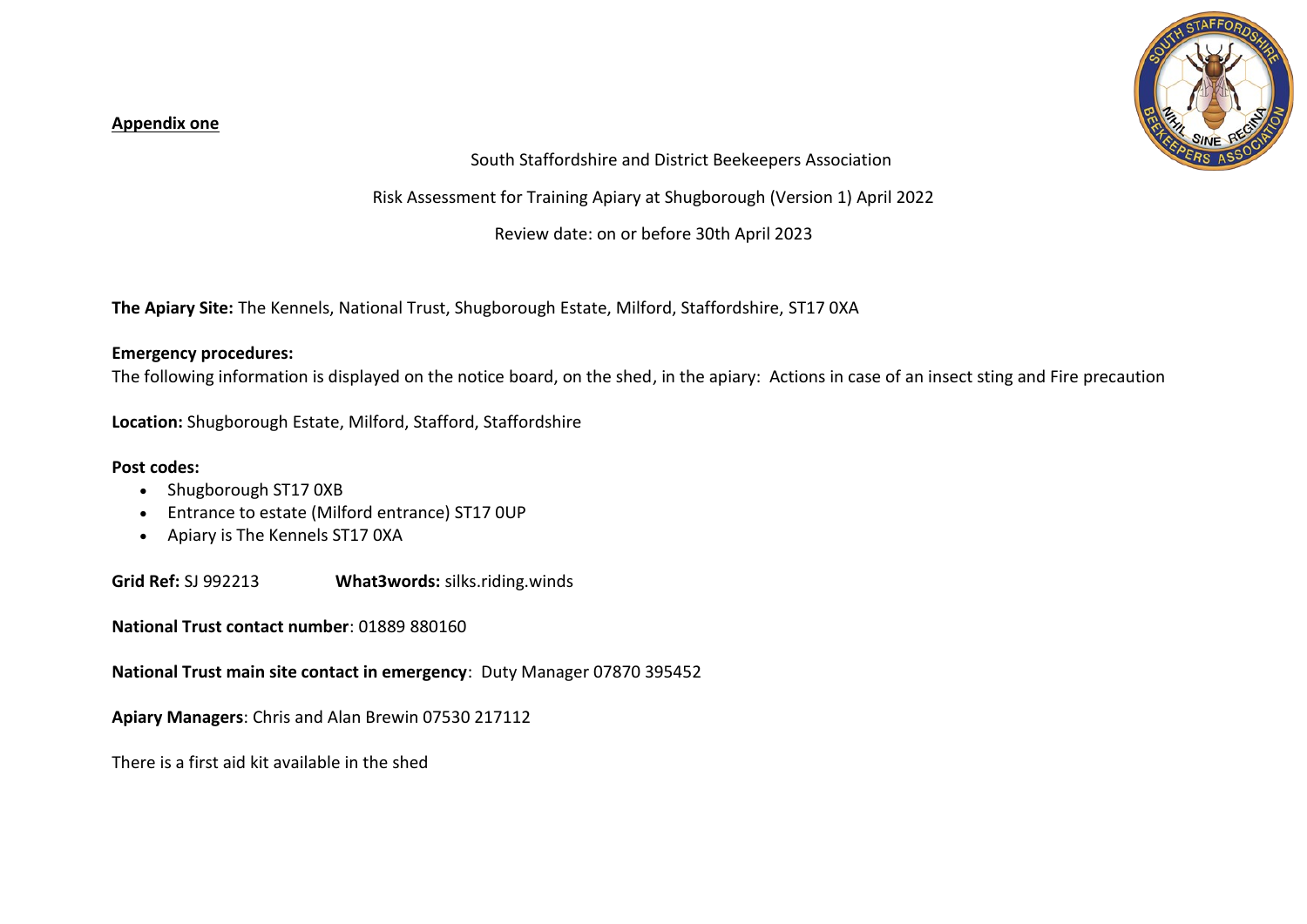| Hazards                                  | Associated                                                                                                                               | Risk       | <b>Actions and controls</b>                                                                                                                                                                                                                                                                                                                                                                                                                                                                                                                                                                                                                                                                                                                                                                                                                                                                                                                                                                                                                                                                                                                                                                                                                                                                                                                                                                                                                                                                                                                                                                                                                                                                                                                                                                                                                                                                        |
|------------------------------------------|------------------------------------------------------------------------------------------------------------------------------------------|------------|----------------------------------------------------------------------------------------------------------------------------------------------------------------------------------------------------------------------------------------------------------------------------------------------------------------------------------------------------------------------------------------------------------------------------------------------------------------------------------------------------------------------------------------------------------------------------------------------------------------------------------------------------------------------------------------------------------------------------------------------------------------------------------------------------------------------------------------------------------------------------------------------------------------------------------------------------------------------------------------------------------------------------------------------------------------------------------------------------------------------------------------------------------------------------------------------------------------------------------------------------------------------------------------------------------------------------------------------------------------------------------------------------------------------------------------------------------------------------------------------------------------------------------------------------------------------------------------------------------------------------------------------------------------------------------------------------------------------------------------------------------------------------------------------------------------------------------------------------------------------------------------------------|
| Identified                               | risks                                                                                                                                    | <b>LMH</b> |                                                                                                                                                                                                                                                                                                                                                                                                                                                                                                                                                                                                                                                                                                                                                                                                                                                                                                                                                                                                                                                                                                                                                                                                                                                                                                                                                                                                                                                                                                                                                                                                                                                                                                                                                                                                                                                                                                    |
| Injury/<br>incident/<br>medical<br>issue | Lack of<br>appropriate<br>incident<br>management<br>or First Aid<br>leading to<br>exaggeration<br>of injury,<br>further injury,<br>death | L          | There will be a Nominated Incident Lead whenever members are at the apiary. The name of this<br>person will be displayed on the shed, and they will take responsibility to coordinate any response to<br>an unplanned event including first aid arrangements. If the emergency services are called, the<br>National Trust Duty Manager on 07870 395452 should be notified with clear information given as<br>to location, so they can direct emergency service if necessary.<br>The nominated incident lead should always have access to a mobile phone available on site and a<br>check should be made to ensure there is adequate signal to make an emergency call.<br>Any accidents or health and safety issues at the apiary should be reported to the Nominated<br>Incident lead, who will mitigate any cause if possible, and update the Committee who will take<br>appropriate action if required.<br>The marquee is a First Aid point.<br>A First Aid kit will be kept in the apiary for treatment of minor injuries and will be checked regularly<br>by apiary managers.<br>Hives to be situated away from footpaths and protected from accidental intrusion by humans or<br>animals.<br>Within the apiary, footpaths and grassed areas should be well maintained to eliminate trip hazards<br>Hive stands should be well maintained to prevent risk of being knocked over.<br>Lone working should be avoided where at all possible. If you must, please take a mobile phone with<br>you and inform another responsible adult when you arrive at the Apiary and agree on an expected<br>time to leave the site. Arrange to call a second time when you have left the site. The other<br>responsible adult should be ready to summon assistance if the second call is not received.<br>If participants behave inappropriately, potentially endangering others and they do not modify their |
| Pre-existing                             | Bee sting                                                                                                                                | L          | behaviour after being asked to do so, those persons should be instructed to leave the apiary.<br>Anyone at the apiary with pre-existing specific allergies must inform the person in charge on the                                                                                                                                                                                                                                                                                                                                                                                                                                                                                                                                                                                                                                                                                                                                                                                                                                                                                                                                                                                                                                                                                                                                                                                                                                                                                                                                                                                                                                                                                                                                                                                                                                                                                                 |
| allergy to                               | leading to                                                                                                                               |            | day and must carry their medication with them.                                                                                                                                                                                                                                                                                                                                                                                                                                                                                                                                                                                                                                                                                                                                                                                                                                                                                                                                                                                                                                                                                                                                                                                                                                                                                                                                                                                                                                                                                                                                                                                                                                                                                                                                                                                                                                                     |
| bee stings                               | allergic                                                                                                                                 |            | Guidance on action to be taken following a sting is displayed on the notice notice board, on the                                                                                                                                                                                                                                                                                                                                                                                                                                                                                                                                                                                                                                                                                                                                                                                                                                                                                                                                                                                                                                                                                                                                                                                                                                                                                                                                                                                                                                                                                                                                                                                                                                                                                                                                                                                                   |
|                                          | reaction and or                                                                                                                          |            | shed                                                                                                                                                                                                                                                                                                                                                                                                                                                                                                                                                                                                                                                                                                                                                                                                                                                                                                                                                                                                                                                                                                                                                                                                                                                                                                                                                                                                                                                                                                                                                                                                                                                                                                                                                                                                                                                                                               |
|                                          | shock                                                                                                                                    |            |                                                                                                                                                                                                                                                                                                                                                                                                                                                                                                                                                                                                                                                                                                                                                                                                                                                                                                                                                                                                                                                                                                                                                                                                                                                                                                                                                                                                                                                                                                                                                                                                                                                                                                                                                                                                                                                                                                    |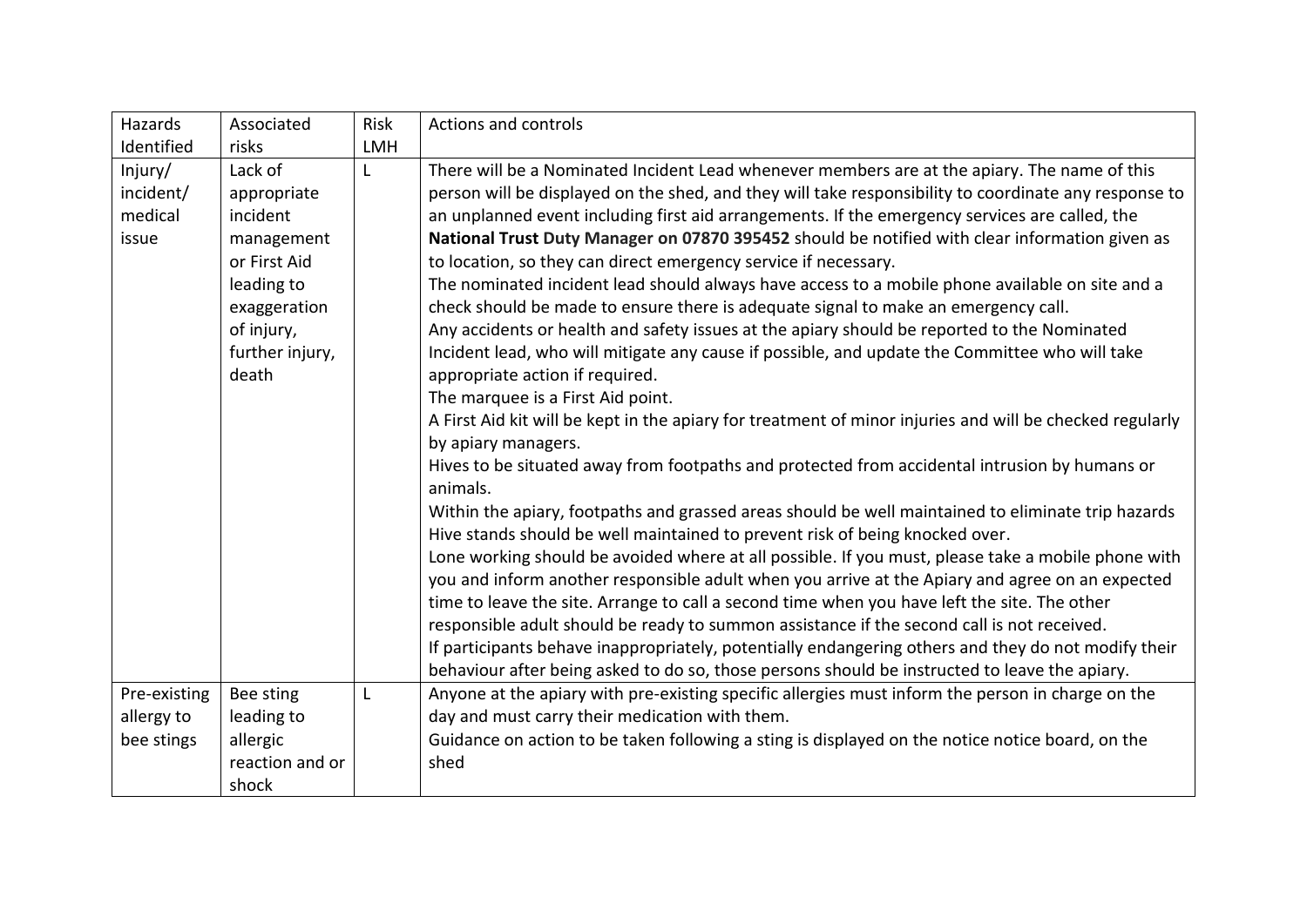| Litigation<br>following<br>injury/<br>incident               | Reputational<br>damage,<br>project<br>closure, legal<br>costs                                                                                                                             | L | All incidents will be recorded into the incident report book                                                                                                                                                                                                                                                                                                                                                                                                                                                                                                                                                                                                                                                                                                                                                                                                                                                                       |
|--------------------------------------------------------------|-------------------------------------------------------------------------------------------------------------------------------------------------------------------------------------------|---|------------------------------------------------------------------------------------------------------------------------------------------------------------------------------------------------------------------------------------------------------------------------------------------------------------------------------------------------------------------------------------------------------------------------------------------------------------------------------------------------------------------------------------------------------------------------------------------------------------------------------------------------------------------------------------------------------------------------------------------------------------------------------------------------------------------------------------------------------------------------------------------------------------------------------------|
| Increased<br>population<br>of Bees in<br>surrounding<br>area | Contact with<br>surrounding<br>members of<br>the public<br>(e.g., on-site<br>events, leading<br>to increased<br>likelihood of<br>bee stings<br>varying from<br>minor one-off<br>stings to | L | Bee flight paths to be managed by surrounding the apiary enclosure with 1.8 m fencing/screening.<br>Screening will be provided by shrub and tree planting and existing dense scrub in the area. This will<br>encourage the bees to forage further away for pollen and nectar from trees and wildflowers.<br>Members of the public entering the area must declare if they have had an adverse reaction to a bee<br>or wasp sting in the past or have suffered from anaphylactic shock<br>All training to include (early on) explanation of bee stings, how to avoid them and what to do if you<br>are stung.<br>Anyone working with the hives must wear appropriate protective clothing.<br>A request for the loan of protective clothing must be made in advance of apiary visits if users do not<br>have their own.<br>The presence of the Apiary must be made visible via appropriate signage adjacent to the apiary<br>fencing. |
|                                                              | anaphylactic<br>shock                                                                                                                                                                     |   | The action to take in the event of anaphylactic shock is to be included in the "emergency<br>procedure" and is displays on the notice board on the shed.                                                                                                                                                                                                                                                                                                                                                                                                                                                                                                                                                                                                                                                                                                                                                                           |
| Swarms                                                       | <b>Enhanced risk</b><br>of bee stings as<br>swarm moves<br>out of the<br>apiary.                                                                                                          | M | Implementation of seasonal swarm control to reduce the likelihood of swarms.                                                                                                                                                                                                                                                                                                                                                                                                                                                                                                                                                                                                                                                                                                                                                                                                                                                       |
| Tools and<br>equipment                                       | Cuts,<br>abrasions, eye<br>damage.                                                                                                                                                        | M | Manual gardening tools and equipment kept on site to be stored in a locked shed or carport.<br>Should safety glasses be required to undertake a task, they will be provided by the association. If<br>the member does not comply with wearing the glasses, the task should be stopped immediately.                                                                                                                                                                                                                                                                                                                                                                                                                                                                                                                                                                                                                                 |
| Lifting and<br>carrying                                      | Physical<br>injuries,                                                                                                                                                                     | M | Members doing work around the site should not try to lift or move loads which are too heavy.                                                                                                                                                                                                                                                                                                                                                                                                                                                                                                                                                                                                                                                                                                                                                                                                                                       |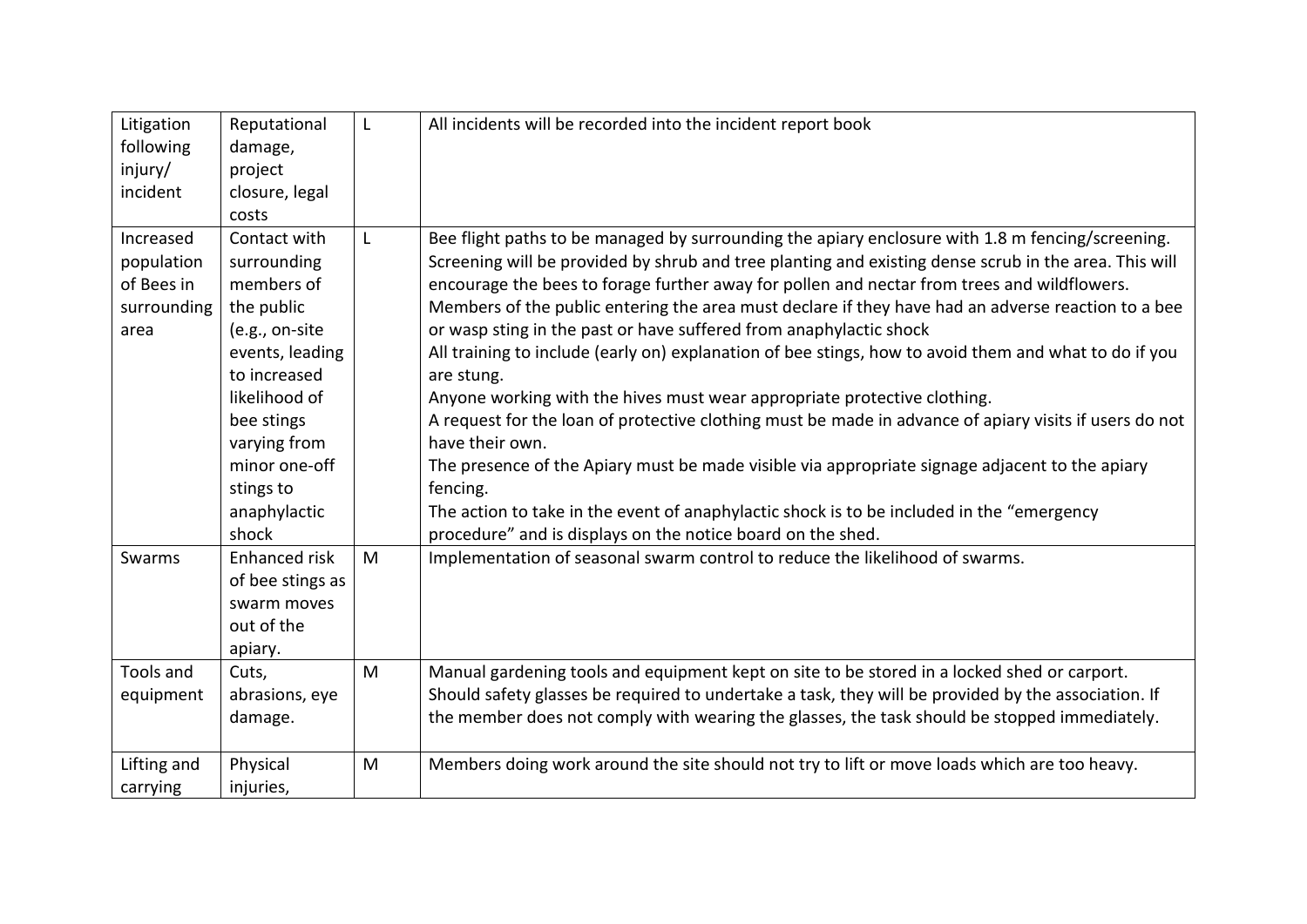|            | especially to<br>arms and back. |   | Where appropriate find a mechanical way to move material (a trolley or wheelbarrow) or get<br>assistance.<br>For excessive loads seek advice and assistance.<br>Some parts of hives (e.g., full supers) can be heavy. This should be explained during training and<br>care should be taken not to become injured when making these lifts. Thus, a talk on manual |
|------------|---------------------------------|---|------------------------------------------------------------------------------------------------------------------------------------------------------------------------------------------------------------------------------------------------------------------------------------------------------------------------------------------------------------------|
|            |                                 |   | handling should be provided as part of the training.                                                                                                                                                                                                                                                                                                             |
| Fire       | Burns,                          | M | Light smokers in an open area, ensure veils are not in place.                                                                                                                                                                                                                                                                                                    |
|            | clothing, and                   |   | Ensure smoker is fully extinguished after use.                                                                                                                                                                                                                                                                                                                   |
|            | dry                             |   | There is a water supply and hose pipe which may be employed to extinguish a small fire.                                                                                                                                                                                                                                                                          |
|            | undergrowth                     |   | Fire extinguishers are available in the apiary.                                                                                                                                                                                                                                                                                                                  |
|            | catching fire                   |   |                                                                                                                                                                                                                                                                                                                                                                  |
| Unsafe     | Possible injury                 | M | Ensure correct storage of items (e.g., smokers, feed, spare tools and hives, bee medications, bottled                                                                                                                                                                                                                                                            |
| storage    | if items are                    |   | gas, petrol for lawn mower and that the shed and car port are locked and secured after use.                                                                                                                                                                                                                                                                      |
|            | inappropriately                 |   |                                                                                                                                                                                                                                                                                                                                                                  |
|            | stored                          |   |                                                                                                                                                                                                                                                                                                                                                                  |
| Working at | Risk of injury                  |   | Use the right type of ladder for the job                                                                                                                                                                                                                                                                                                                         |
| height     | because of a                    |   | When using a ladder, you must not work in isolation                                                                                                                                                                                                                                                                                                              |
|            | fall                            |   | Use the equipment provided safely and follow a safe system of work                                                                                                                                                                                                                                                                                               |
|            |                                 |   | Ensure you are fully aware of the risks and measures to help control them                                                                                                                                                                                                                                                                                        |

Approved at the SS&DBKA Committee Meeting May 2022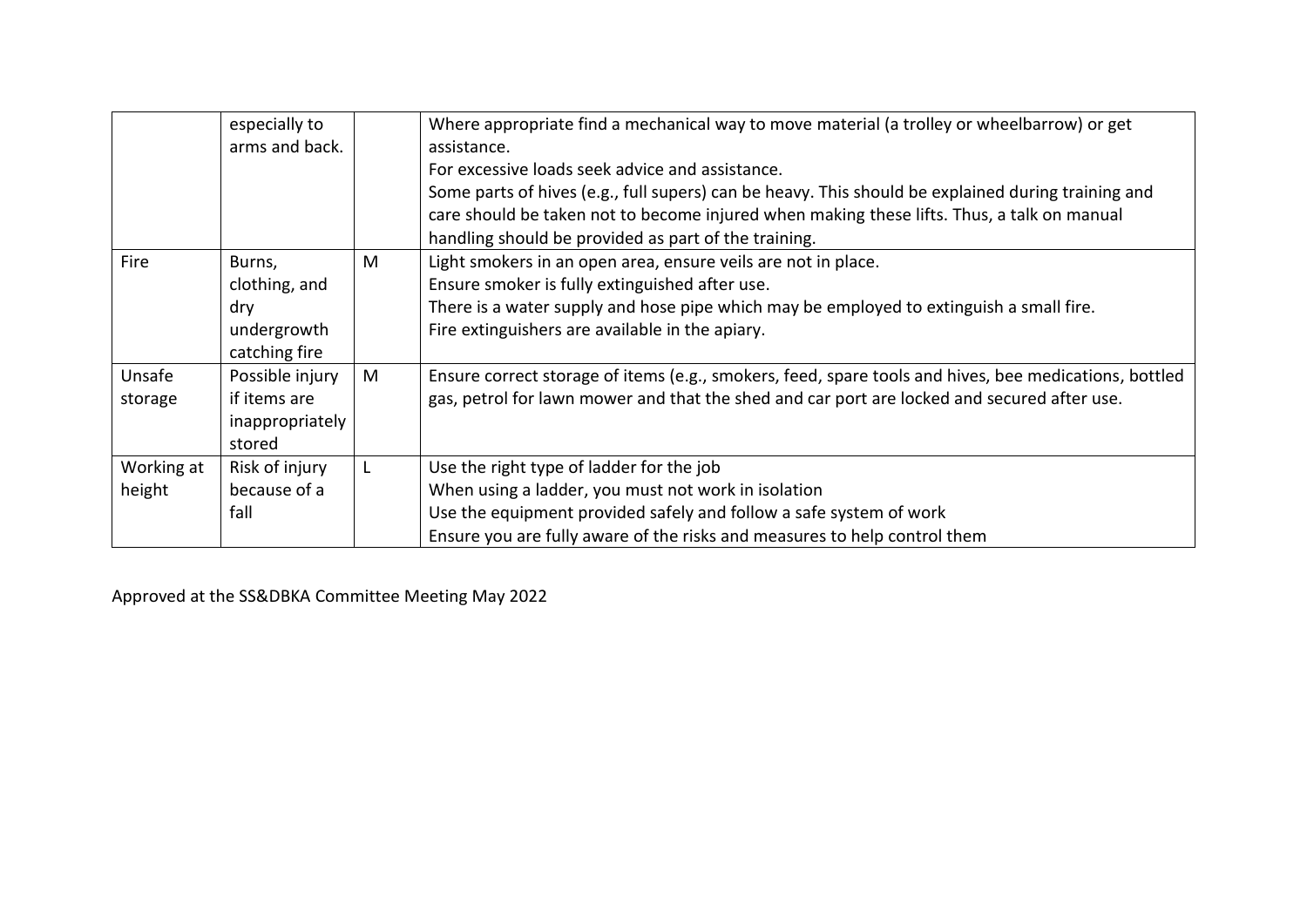#### **Appendix two**



South Staffordshire and District Beekeepers Association

Risk Assessment for Training Apiary at Hilton Green (Version 1) April 2022

Review date: on or before 30th April 2023

**The Apiary Site:** Forest of Mercia (FoM) CIC, Hilton Green, Hilton Lane, Essington, Staffordshire WV11 2BG

#### **Emergency procedures:**

The following information is displayed on the on the back of the shed door in the FoM Hilton Green apiary: Actions in case of an insect sting and Fire precaution

#### **Post codes:**

- Essington WV11 2BG
- Entrance to the FoM Hilton Green site is marked by two white tractor tyres at the entrance at WV11 2BG (t he back entrance to the M6 Hilton Park services is virtually opposite the Hilton Green site)
- Apiary is on the right-hand side of the large central poly tunnel and is accessed by the circular road on the perimeter of the site

**Grid Ref:** SJ 95715 04394 **What3words:** tallest.cluttered.robot

**Hilton Green contact number:** 01922 419538

**Hilton Green main site contact in emergency**: Site Manager Dave Knowles 07525 119169

**Apiary Managers**: Chris Shaw 07423011239/Mel Slater 07985686965

There is a first aid kit available in the shed or the Hilton Green site kitchen.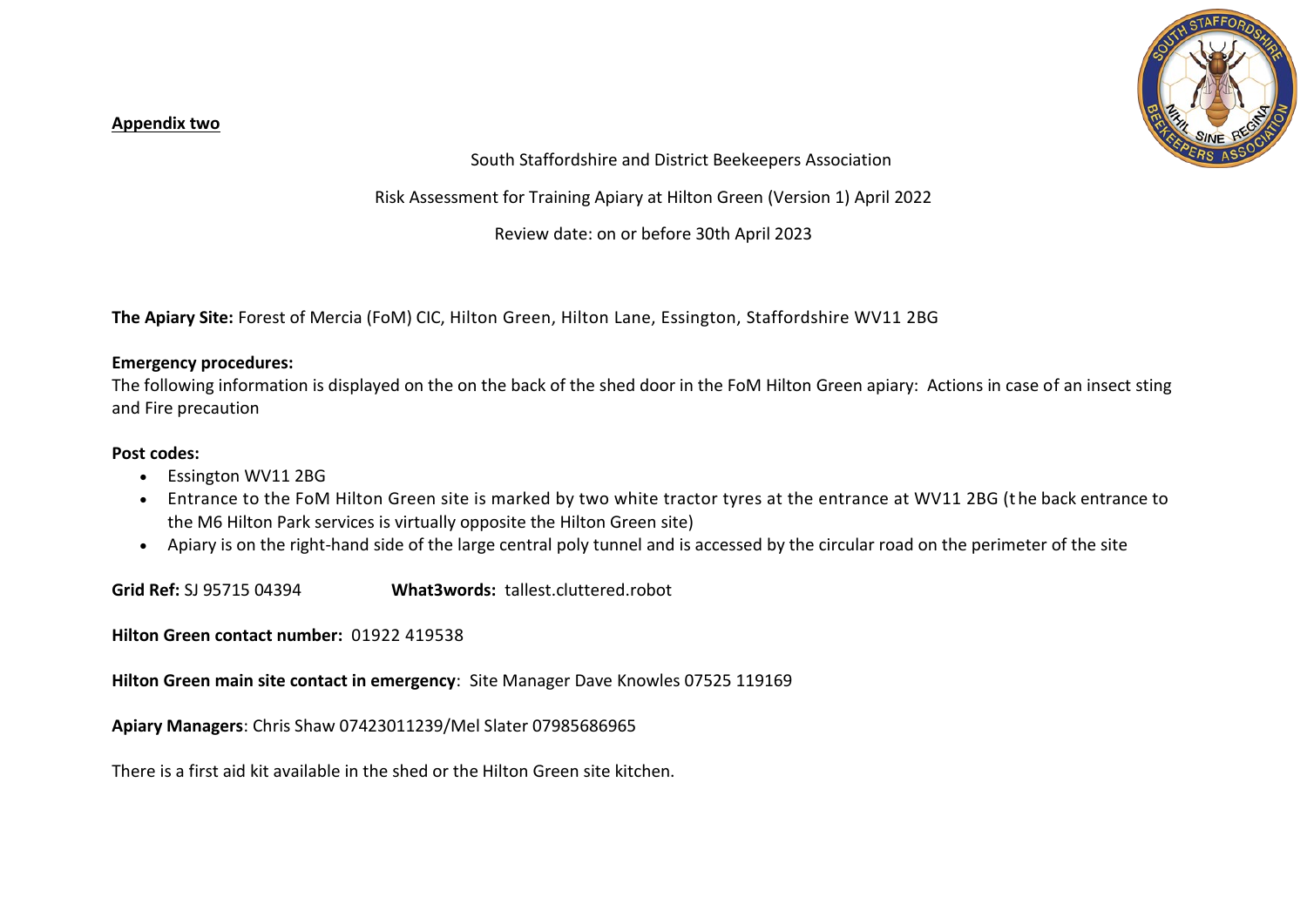| Hazards                                  | Associated                                                                                                                               | Risk       | <b>Actions and controls</b>                                                                                                                                                                                                                                                                                                                                                                                                                                                                                                                                                                                                                                                                                                                                                                                                                                                                                                                                                                                                                                                                                                                                                                                                                                                                                                                                                                                                                                                                                                                                                                                                                                                                                                                                                                                                                                                                                                                                                                                                                       |
|------------------------------------------|------------------------------------------------------------------------------------------------------------------------------------------|------------|---------------------------------------------------------------------------------------------------------------------------------------------------------------------------------------------------------------------------------------------------------------------------------------------------------------------------------------------------------------------------------------------------------------------------------------------------------------------------------------------------------------------------------------------------------------------------------------------------------------------------------------------------------------------------------------------------------------------------------------------------------------------------------------------------------------------------------------------------------------------------------------------------------------------------------------------------------------------------------------------------------------------------------------------------------------------------------------------------------------------------------------------------------------------------------------------------------------------------------------------------------------------------------------------------------------------------------------------------------------------------------------------------------------------------------------------------------------------------------------------------------------------------------------------------------------------------------------------------------------------------------------------------------------------------------------------------------------------------------------------------------------------------------------------------------------------------------------------------------------------------------------------------------------------------------------------------------------------------------------------------------------------------------------------------|
| Identified                               | risks                                                                                                                                    | <b>LMH</b> |                                                                                                                                                                                                                                                                                                                                                                                                                                                                                                                                                                                                                                                                                                                                                                                                                                                                                                                                                                                                                                                                                                                                                                                                                                                                                                                                                                                                                                                                                                                                                                                                                                                                                                                                                                                                                                                                                                                                                                                                                                                   |
| Injury/<br>incident/<br>medical<br>issue | Lack of<br>appropriate<br>incident<br>management<br>or First Aid<br>leading to<br>exaggeration<br>of injury,<br>further injury,<br>death | L          | There will be a Nominated Incident Lead whenever members are at the apiary. The name of this<br>person will be displayed on the shed door, and they will take responsibility to coordinate any<br>response to an unplanned event including first aid arrangements. If the emergency services are<br>called, the Forest of Mercia Site Manager, Dave Knowles on 07525 119169 should be notified with<br>clear information given as to location, so they can direct emergency service if necessary.<br>The nominated incident lead should always have access to a mobile phone available on site and a<br>check should be made to ensure there is adequate signal to make an emergency call.<br>Any accidents or health and safety issues at the apiary should be reported to the Nominated<br>Incident lead, who will mitigate any cause if possible, and update the Committee who will take<br>appropriate action if required.<br>The location site kitchen is a First Aid point.<br>A First Aid kit will be kept in the apiary for treatment of minor injuries and will be checked regularly<br>by the apiary management team.<br>Hives to be situated away from footpaths and protected from accidental intrusion by humans or<br>animals.<br>Within the apiary, footpaths and grassed areas should be well maintained to eliminate trip hazards<br>Hive stands should be well maintained to prevent risk of being knocked over.<br>Lone working should be avoided where at all possible. If you must, please take a mobile phone with<br>you and inform another responsible adult when you arrive at the Apiary and agree on an expected<br>time to leave the site. Arrange to call a second time when you have left the site. The other<br>responsible adult should be ready to summon assistance if the second call is not received.<br>If participants behave inappropriately, potentially endangering others and they do not modify their<br>behaviour after being asked to do so, those persons should be instructed to leave the apiary. |
| Pre-existing                             | Bee sting                                                                                                                                | L          | Anyone at the apiary with pre-existing specific allergies must inform the person in charge on the                                                                                                                                                                                                                                                                                                                                                                                                                                                                                                                                                                                                                                                                                                                                                                                                                                                                                                                                                                                                                                                                                                                                                                                                                                                                                                                                                                                                                                                                                                                                                                                                                                                                                                                                                                                                                                                                                                                                                 |
| allergy to                               | leading to                                                                                                                               |            | day and must carry their medication with them.                                                                                                                                                                                                                                                                                                                                                                                                                                                                                                                                                                                                                                                                                                                                                                                                                                                                                                                                                                                                                                                                                                                                                                                                                                                                                                                                                                                                                                                                                                                                                                                                                                                                                                                                                                                                                                                                                                                                                                                                    |
| bee stings                               | allergic                                                                                                                                 |            | Guidance on action to be taken following a sting is displayed on the on the inside of the Apiary shed                                                                                                                                                                                                                                                                                                                                                                                                                                                                                                                                                                                                                                                                                                                                                                                                                                                                                                                                                                                                                                                                                                                                                                                                                                                                                                                                                                                                                                                                                                                                                                                                                                                                                                                                                                                                                                                                                                                                             |
|                                          | reaction and or                                                                                                                          |            | door.                                                                                                                                                                                                                                                                                                                                                                                                                                                                                                                                                                                                                                                                                                                                                                                                                                                                                                                                                                                                                                                                                                                                                                                                                                                                                                                                                                                                                                                                                                                                                                                                                                                                                                                                                                                                                                                                                                                                                                                                                                             |
|                                          | shock                                                                                                                                    |            |                                                                                                                                                                                                                                                                                                                                                                                                                                                                                                                                                                                                                                                                                                                                                                                                                                                                                                                                                                                                                                                                                                                                                                                                                                                                                                                                                                                                                                                                                                                                                                                                                                                                                                                                                                                                                                                                                                                                                                                                                                                   |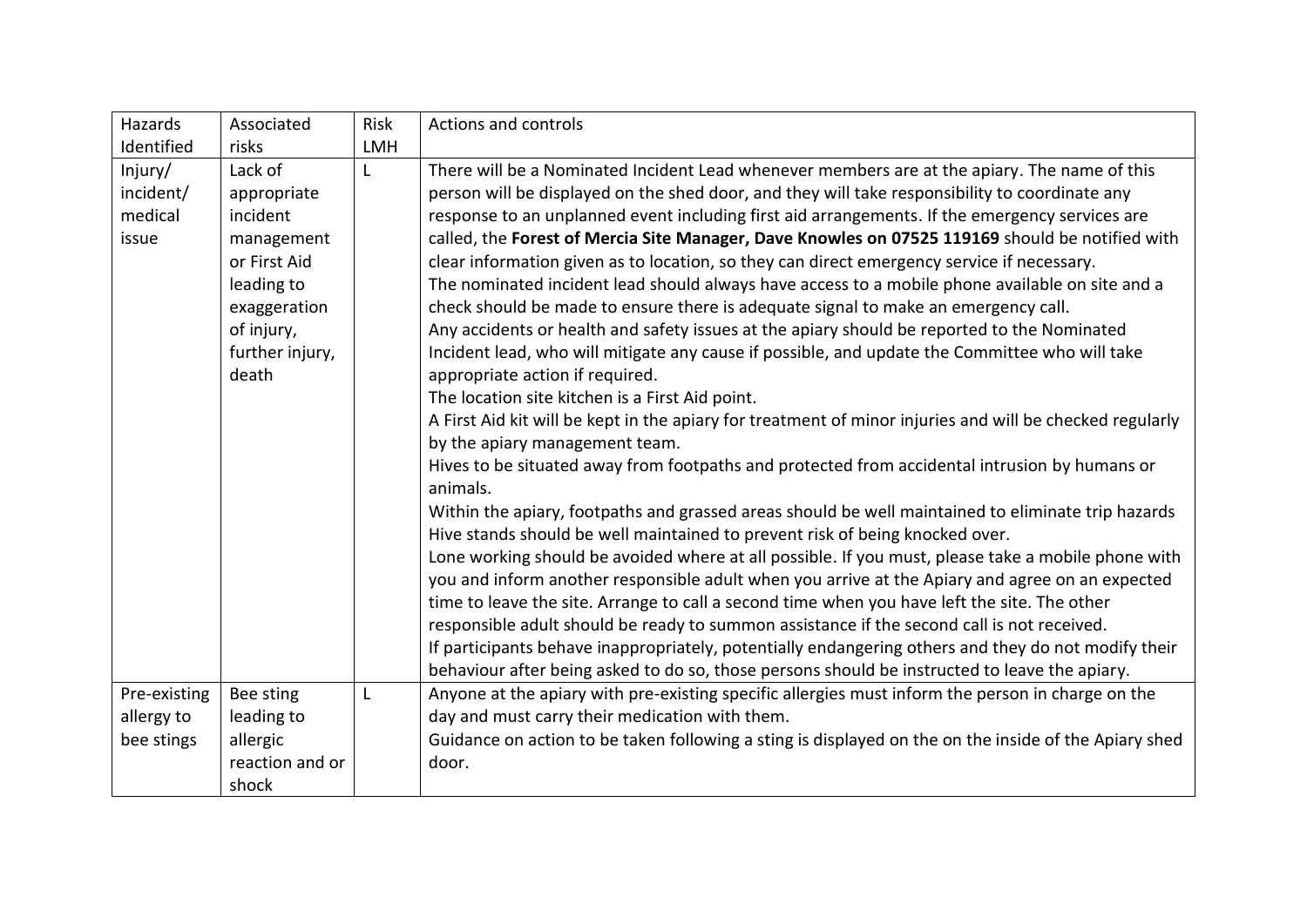| Litigation<br>following<br>injury/<br>incident               | Reputational<br>damage,<br>project<br>closure, legal<br>costs                                                                                                                                                      | L      | All incidents will be recorded into the incident report book                                                                                                                                                                                                                                                                                                                                                                                                                                                                                                                                                                                                                                                                                                                                                                                                                                                                                                                                                                                                                                     |
|--------------------------------------------------------------|--------------------------------------------------------------------------------------------------------------------------------------------------------------------------------------------------------------------|--------|--------------------------------------------------------------------------------------------------------------------------------------------------------------------------------------------------------------------------------------------------------------------------------------------------------------------------------------------------------------------------------------------------------------------------------------------------------------------------------------------------------------------------------------------------------------------------------------------------------------------------------------------------------------------------------------------------------------------------------------------------------------------------------------------------------------------------------------------------------------------------------------------------------------------------------------------------------------------------------------------------------------------------------------------------------------------------------------------------|
| Increased<br>population<br>of Bees in<br>surrounding<br>area | Contact with<br>surrounding<br>members of<br>the public<br>(e.g., on-site<br>events, leading<br>to increased<br>likelihood of<br>bee stings<br>varying from<br>minor one-off<br>stings to<br>anaphylactic<br>shock | L      | Bee flight paths to be managed by the surrounding the apiary enclosure with 1.8 m mesh fencing on<br>three sides and a 1.8m metal fence of the site's perimeter side. This will encourage the bees to<br>forage further away for pollen and nectar from trees and wildflowers.<br>Members of the public entering the area must declare if they have had an adverse reaction to a bee<br>or wasp sting in the past or have suffered from anaphylactic shock.<br>All training to include (early on) explanation of bee stings, how to avoid them and what to do if you<br>are stung.<br>Anyone working with the hives must wear appropriate protective clothing.<br>A request for the loan of protective clothing must be made in advance of apiary visits if users do not<br>have their own.<br>The presence of the Apiary must be made visible via appropriate signage adjacent to the apiary<br>fencing.<br>The action to take in the event of anaphylactic shock is to be included in the "emergency<br>procedure" and is displayed on the notice board on the inside of the Apiary shed door. |
| Swarms<br>Tools and                                          | Enhanced risk<br>of bee stings as<br>swarm moves<br>out of the<br>apiary.                                                                                                                                          | M<br>M | Implementation of seasonal swarm control to reduce the likelihood of swarms.                                                                                                                                                                                                                                                                                                                                                                                                                                                                                                                                                                                                                                                                                                                                                                                                                                                                                                                                                                                                                     |
| equipment                                                    | Cuts,<br>abrasions, eye<br>damage.                                                                                                                                                                                 |        | Manual gardening tools and equipment kept on site to be stored in a locked container.<br>Should safety glasses be required to undertake a task, they will be provided by the association. If<br>the member does not comply with wearing the glasses, the task should be stopped immediately.                                                                                                                                                                                                                                                                                                                                                                                                                                                                                                                                                                                                                                                                                                                                                                                                     |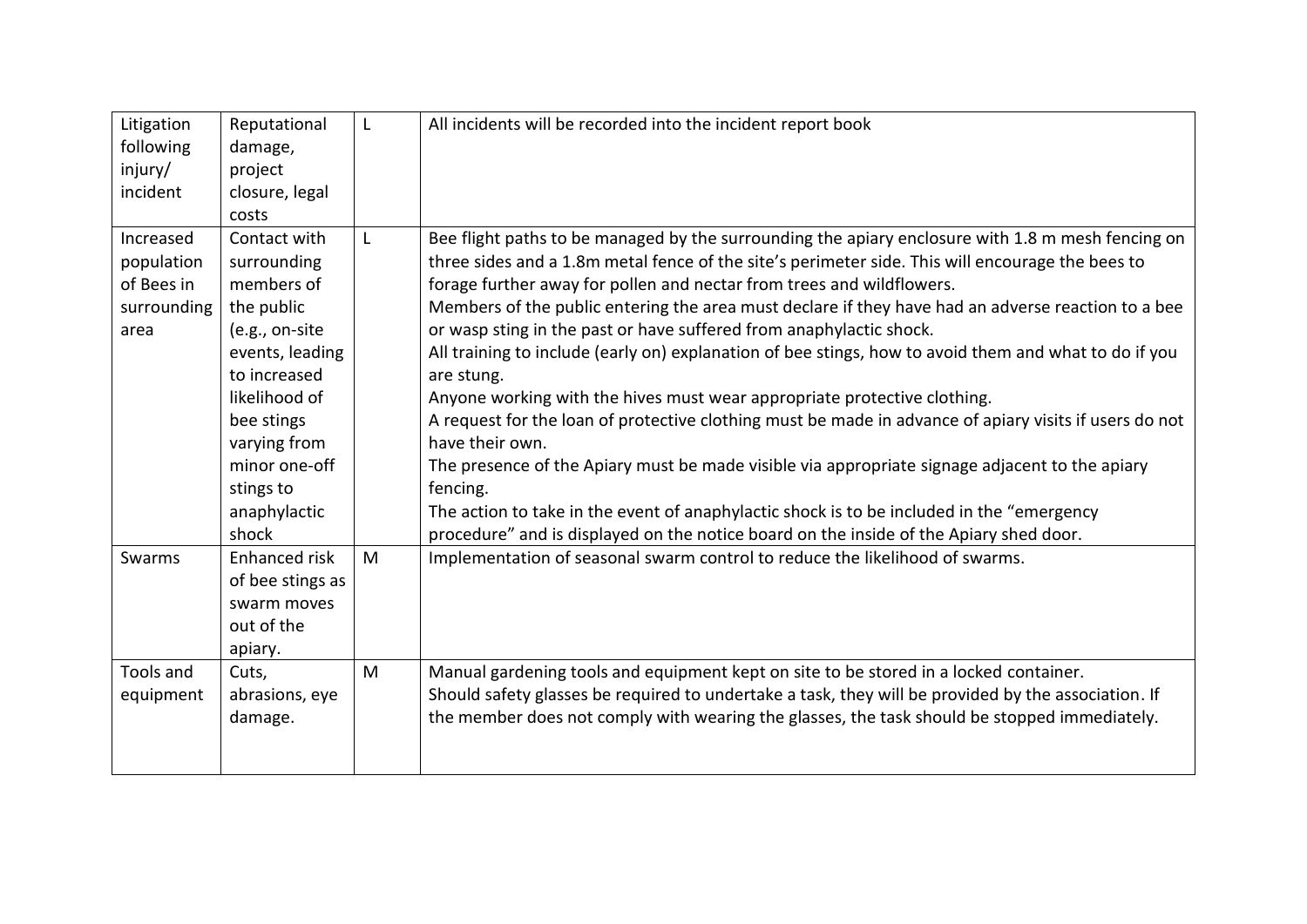| Lifting and<br>carrying | Physical<br>injuries,<br>especially to<br>arms and back.       | M | Members doing work around the site should not try to lift or move loads which are too heavy.<br>Where appropriate find a mechanical way to move material (a trolley or wheelbarrow) or get<br>assistance.<br>For excessive loads seek advice and assistance.<br>Some parts of hives (e.g., full supers) can be heavy. This should be explained during training and<br>care should be taken not to become injured when making these lifts. Thus, a talk on manual<br>handling should be provided as part of the training. |
|-------------------------|----------------------------------------------------------------|---|--------------------------------------------------------------------------------------------------------------------------------------------------------------------------------------------------------------------------------------------------------------------------------------------------------------------------------------------------------------------------------------------------------------------------------------------------------------------------------------------------------------------------|
| Fire                    | Burns,<br>clothing, and<br>dry<br>undergrowth<br>catching fire | M | Light smokers in an open area, ensure veils are not in place.<br>Ensure smoker is fully extinguished after use.<br>There is a water container at The Apiary and a hose pipe on the site which may be employed to<br>extinguish a small fire.<br>Fire extinguishers are available in the FoM Hilton Green kitchen area.                                                                                                                                                                                                   |
| Unsafe<br>storage       | Possible injury<br>if items are<br>inappropriately<br>stored   | M | Ensure correct storage of items (e.g., smokers, feed, spare tools and hives, bee medications, bottled<br>gas, petrol for lawn mower and that the shed is locked and secured after use.                                                                                                                                                                                                                                                                                                                                   |
| Working at<br>height    | Risk of injury<br>because of a<br>fall                         | L | Use the right type of ladder for the job<br>When using a ladder, you must not work in isolation<br>Use the equipment provided safely and follow a safe system of work<br>Ensure you are fully aware of the risks and measures to help control them                                                                                                                                                                                                                                                                       |

Approved at the SS&DBKA Committee Meeting May 2022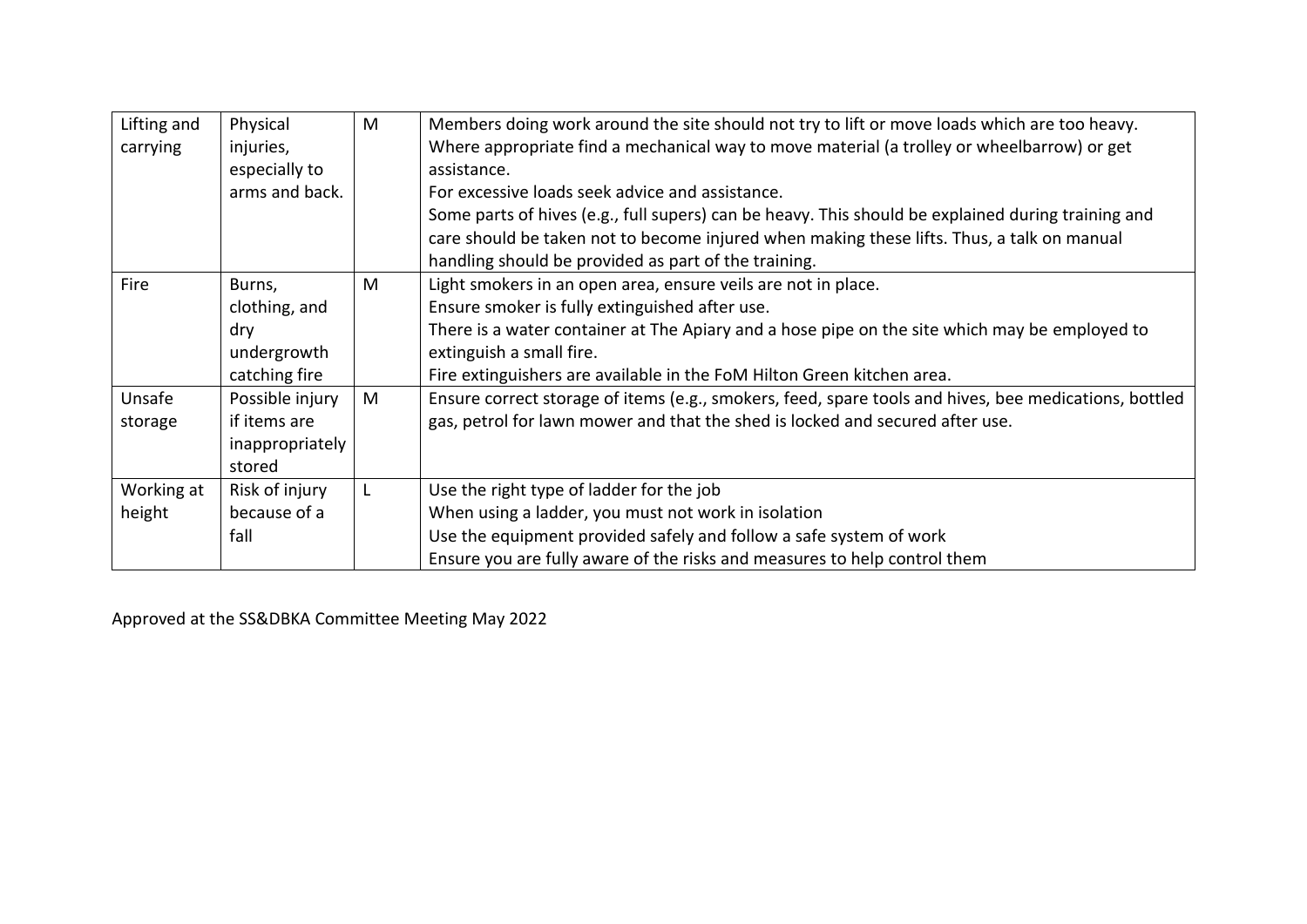## **Appendix Three**



South Staffordshire and District Beekeepers Association

Risk Assessment for Events and Activities

Review date: on or before 30th April 2023

**Event/Activities site:**

**Emergency procedures:**

**Post codes:**

**Grid Ref: What3words:**

**Event contact number:** 

**Event site contact in emergency**:

# **SS&DBKA Event/Activity contact number:**

| Hazards      | Associated      | Risk       | Actions and controls                                                        |
|--------------|-----------------|------------|-----------------------------------------------------------------------------|
| Identified   | risks           | <b>LMH</b> |                                                                             |
| Moving       | Persons/        |            | Adhere to movement of vehicle advised by on site staff.                     |
| vehicles for | livestock/      |            | Observe any speed restriction.                                              |
| on-site/off  | vehicle being   |            |                                                                             |
| site         | hit by vehicle  |            |                                                                             |
| Carrying     | Trips & falls - |            | Park vehicle as close to stall as access allows                             |
| stock from   | possible cuts,  |            | Unload safely with consideration toward other stallholders and event staff. |
| parked       | bruises         |            | Be mindful of uneven surfaces when carrying stock.                          |
|              |                 |            | Move vehicle when goods are unloaded / loaded.                              |